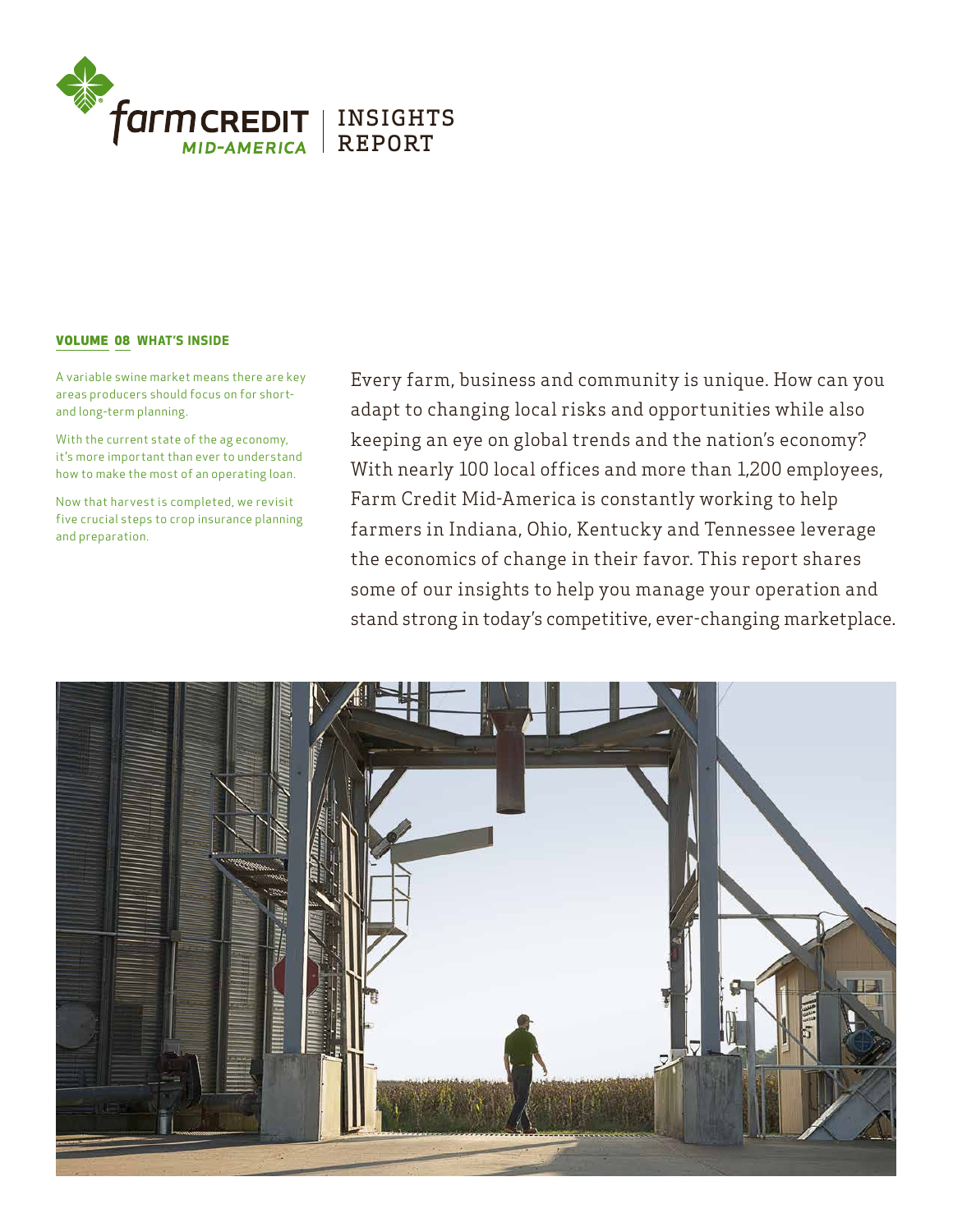

Ron Durre *Regional Vice President— Agribusiness, Farm Credit Mid-America*

A VARIABLE SWINE MARKET MAKES AN OPEN DISCUSSION WITH YOUR LENDER MORE IMPORTANT THAN EVER

# **PLAN AHEAD FOR SWINE PROFITABILITY**

The hog market has changed rapidly the past year. Operators did well on the open market in the first half of 2016, but lost ground in the fall before rebounding late in the year. Conversely, producers who planned well with strong balance sheets are expected to have an easier time weathering the current downturn. And, while we used to see the hog market cycle up and down more readily than it does today, the cycle now is deeper and wider. Part of this is because production systems are very different from what they were 20 years ago when plenty of farmers were jumping in and out of the market. In the past, when the market dropped, farmers didn't have a lot of fixed assets wrapped up in hog production, so they could easily get out. And when prices went up, farmers would get back in. Today, we don't have that luxury. Producers who get into hog production now tend to stay in it because they have a lot of fixed assets that have to be covered. Expansion mode, which the industry is still in right now, takes time and investment.

# The future is bright for U.S. pork

Hog production is still a growth industry. American pork producers are among the leaders in global hog production for a reason — we are one of the best places in the world to raise pork with highly developed infrastructure, knowledge, feedstuffs availability and markets to buy the product. While we experienced a slug of extra production in late 2016 that got ahead of market demand, we foresee continued increases in long-term demand from local and global markets. There's no doubt that a growing middle class with rising incomes in China and other emerging markets will demand more meat protein. Guessing when demand will catch up with current production, however, is an inexact science. That's why farmers, even as they add sows and expand production, must keep an eye on efficiency and staying a low-cost producer.

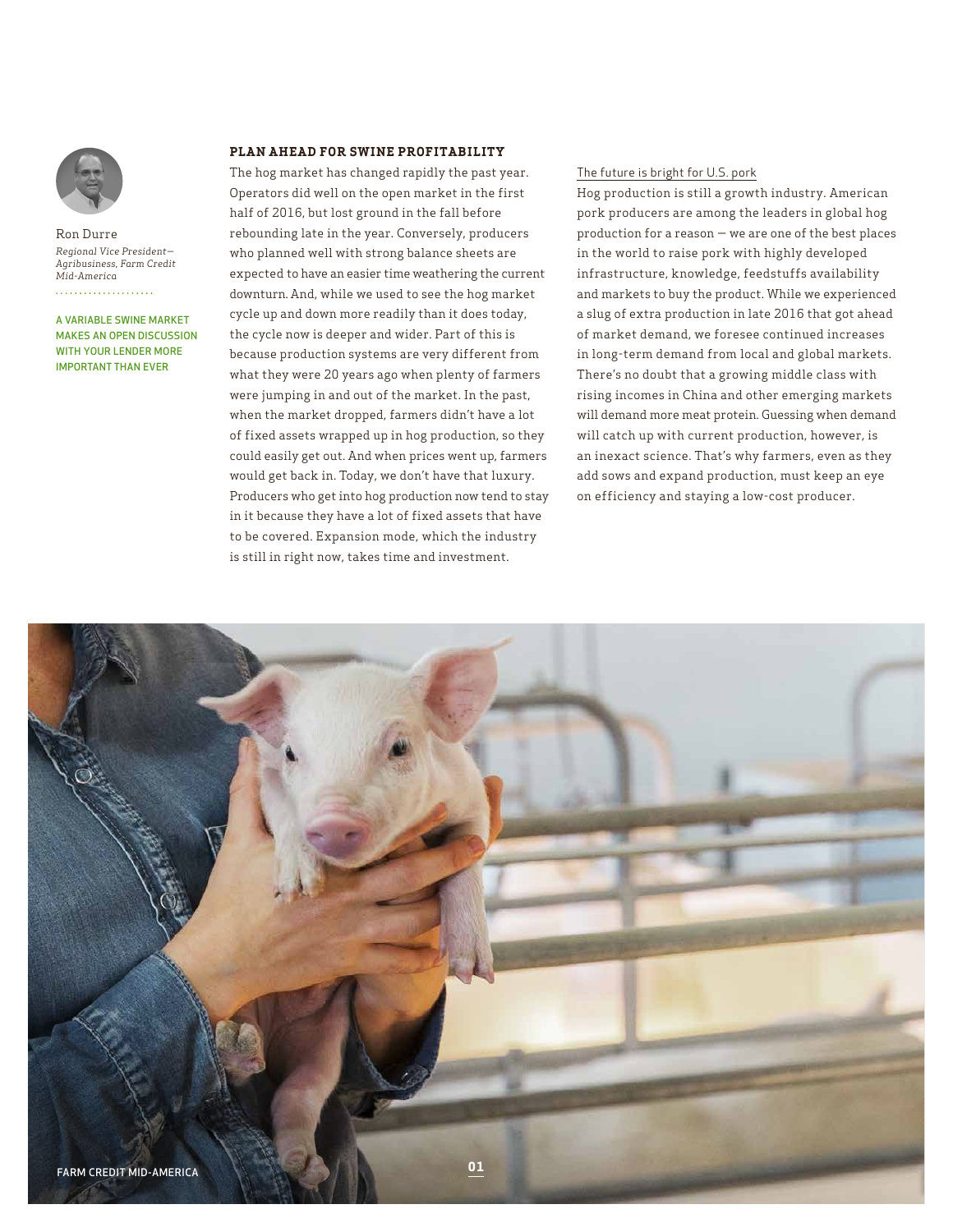# "Keeping an eye on liquidity positions and making adjustments to improve are key to survival now and success later."

#### What's on the horizon for the market?

While no one can predict how the market will perform, we do know that the typical hog market cycle is about four years. And there are concrete reasons to be optimistic. Three large hog slaughter plants are being built right now in Michigan and Iowa, with two of them scheduled to come online in 2017 and the other scheduled for 2018, while two smaller plants being built in Missouri and Minnesota should be complete by early 2017. These plants will increase packing capacity and have a positive influence on the cash hog market.

Producers have been expanding too, with each new operation adding between 2,500 to 5,000 sows or more. Expansions that began one to three years ago are just starting to contribute to the supply pipeline now.

#### Make it through the cycle

We encourage producers to set up business plans, which leads to a better understanding of the market and low-cost production. Those who take this step tend to have solid equity positions and balance sheets with little operating debt.

However, there is still hope for producers who currently find themselves falling behind. If you're in this position, it's time take a serious look at where you want to be in the pork industry in the future as you focus on being a lowest-cost producer. Keeping an eye on liquidity positions and making adjustments to improve will be key to survival now and success later.

## Key points to discuss with your lender

When it comes to short- and long-term plans, there are a number of operating and expansion-related conversations you should be having with your lender.

#### Consider the following:

- Communicate early and often with your lender.
- Can you meet the minimum recommended working capital level of at least \$600 per sow? More is better, and some operators have three to four times this amount.
- What is your percentage of producer equity? We recommend at least 40 to 45 percent on cost basis in a farrow-to-finish operation. Expansions should have even greater producer equity to accommodate startup and operator losses.
- If planning an expansion, where are you in the process? Plan siting and permitting of expansions well ahead of time. Keep feed sources, labor and management, environmental regulations and hog manure management in mind.
- What is your marketing plan and what role do you want to play in the hog industry 10 years from now?
- How will an expansion affect succession plans for your family farm?

Thinking through these areas will help provide a clearer picture of opportunities and risk for your operation and open the door for productive discussion. Keep in mind that Farm Credit will work with many different kinds of hog operations to provide operating loans. We look for a solid business plan, sound management, good production and success going forward. Now is the time for pork producers to watch their balance sheets closely and always communicate any changes with your lender.  $\blacklozenge$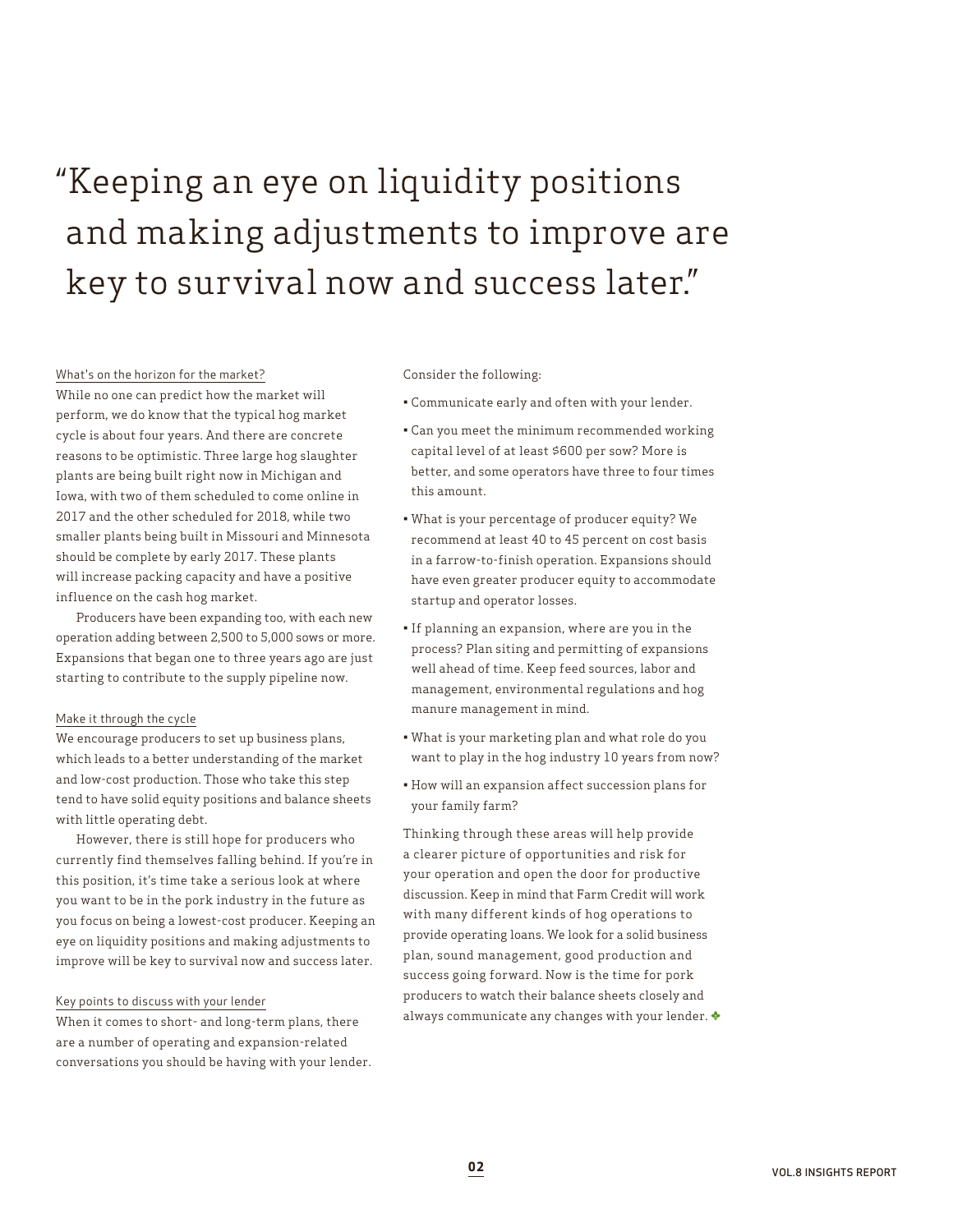

Gary Coleman *Regional Vice President— Indiana, Farm Credit Mid-America* . . . . . . . . . . . . . . . . . . .

AN INCREASE IN OPERATING LOAN DEMAND MEANS A CORRECT UNDERSTANDING OF USAGE IS ESSENTIAL

## **MAKE THE MOST OF OPERATING LOANS**

Farmers in our four-state area took a double hit in 2015–2016 with lower grain prices and stubbornly high input costs. As a result, there has been a precipitous drop in farm income and an increasing reliance on farm operating loans. Farm Credit has seen a much higher demand for operating loans and an increased draw rate this past year. Farmers also held those loans longer. Where three years ago farmers were holding their loans for only five or six months of the year, more operating loans in 2016 were held for eight months or more. Also, many farmers who didn't need operating loans in the past needed them this year.

#### Getting ahead of the game in today's market

As farms continue to be challenged in the current market, a key figure producers and their loan officers must look at is cash burn rate, or how working capital will decline due to operation. The great challenge is finding ways to stay in business, get a crop in the ground and maintain enough cash flow to reduce the burn rate until grain prices rebound. Cutting costs and increasing efficiency have never been more important. And smart management of operating loans is playing a crucial role in maintaining the liquidity needed to plant next year's crop.

There are hundreds of stories of farmers who have been dealing with this challenging environment. One farm family I know, for example, is a 3,000-acre, grandfather-father-son operation in Indiana. As they worked through the peak of the grain cycle they were able to build a significant amount of working capital and equity while purchasing a small amount of real estate and a small amount of equipment to meet their needs. With working capital and stored grain available going into 2016, they were still concerned about low grain prices and weren't sure if they'd need an operating loan or not. They decided to take out an operating loan in case grain prices went down. As it turned out, their crop was good but prices were low, so they didn't need to use all of the loan they'd drawn and they paid it back early. Now they're looking at 2017 and considering what-if scenarios for grain prices again. They're planning to set up another operating loan just in case they need it.

# Using operating loans correctly

Is taking out an operating loan you might not need a good idea? In the above case, it was, because the farmers were very disciplined about how they used the loan. They looped in their loan officer well ahead of time and paid it back as soon as they'd sold that year's crop. By paying it back promptly when they sold the grain, they reduced their interest expense, keeping in mind that revenue from sold grain should always go to paying back an operating loan.

Another area to consider is your level of crop insurance to protect against a bad crop year. Using an operating loan without crop insurance or not having the right level of crop insurance adds risk to your operation. Crop insurance is a guarantee that you can pay off the operating loan and avoid running the loan over into the following year if nature turns against you.

Another thing the Indiana farm family got right was avoiding the use of short-term operating loan cash to make large capital purchases. You can get into trouble, for instance, by using money from an operating loan to buy a large tractor or building that should have been financed by a longer-term loan. If something happens where you can't pay the operating loan off in a year, you could get caught with a big interest bill and penalties. Plus, it could hurt your ability to get an operating loan for the next production year. If you need to borrow to make a capital purchase, talk to your loan officer to get the right kind of loan, allowing you to spread the payments over several years.

Getting the right size operating loan is important too. A loan that's bigger than you need for crop inputs can unnecessarily increase your interest payments and debt-to-asset ratio. Communicate with your loan officer early and often to outline specifically what your expected input cost per acre will be. By taking a sharp pencil to your input costs, you not only help find an appropriately sized operating loan, but can discover where you may be getting overcharged on inputs. Of course, it can spark ideas to cut costs and be more profitable as well.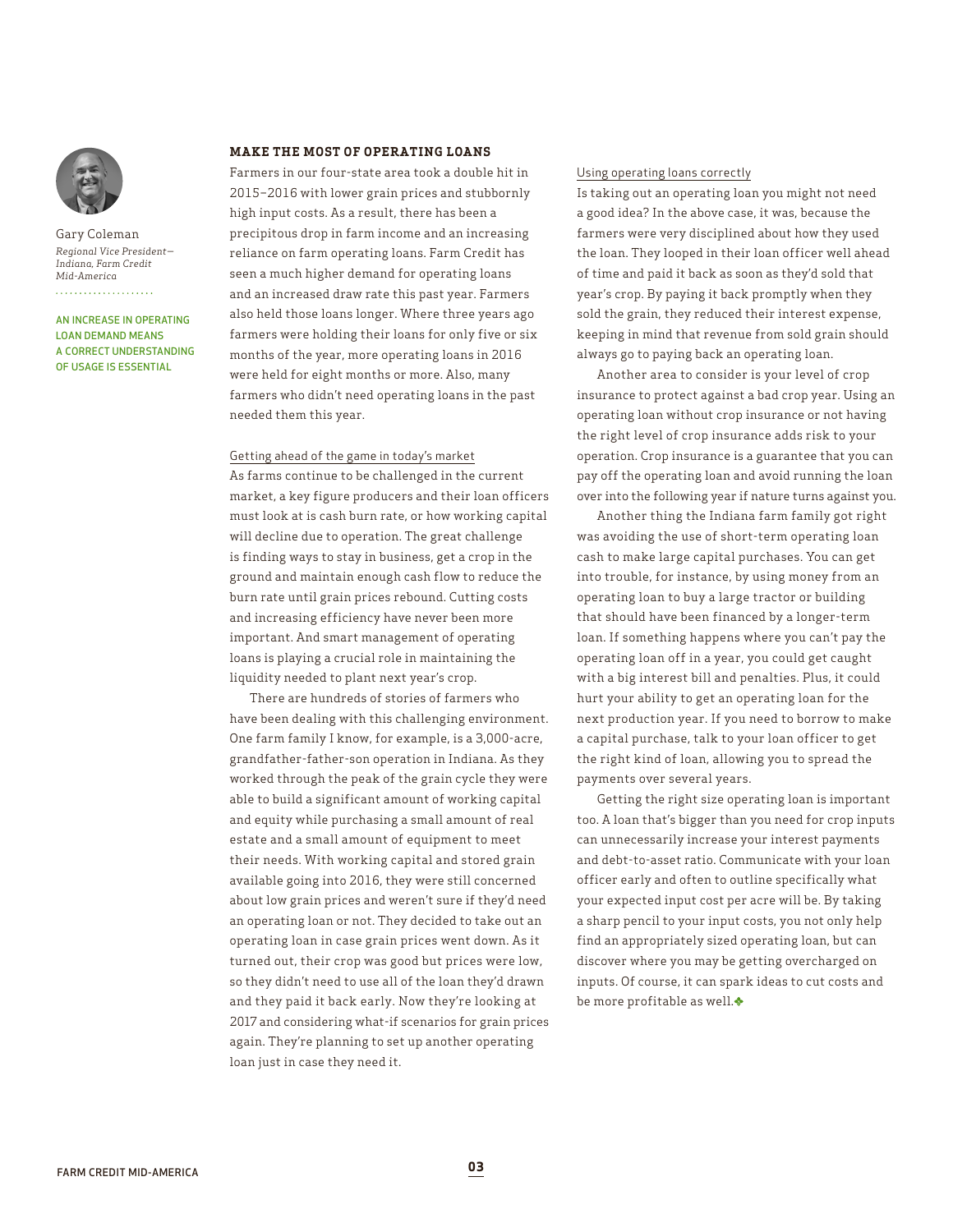"Smart management of operating loans is playing a crucial role in maintaining the liquidity needed to plan next year's crop."

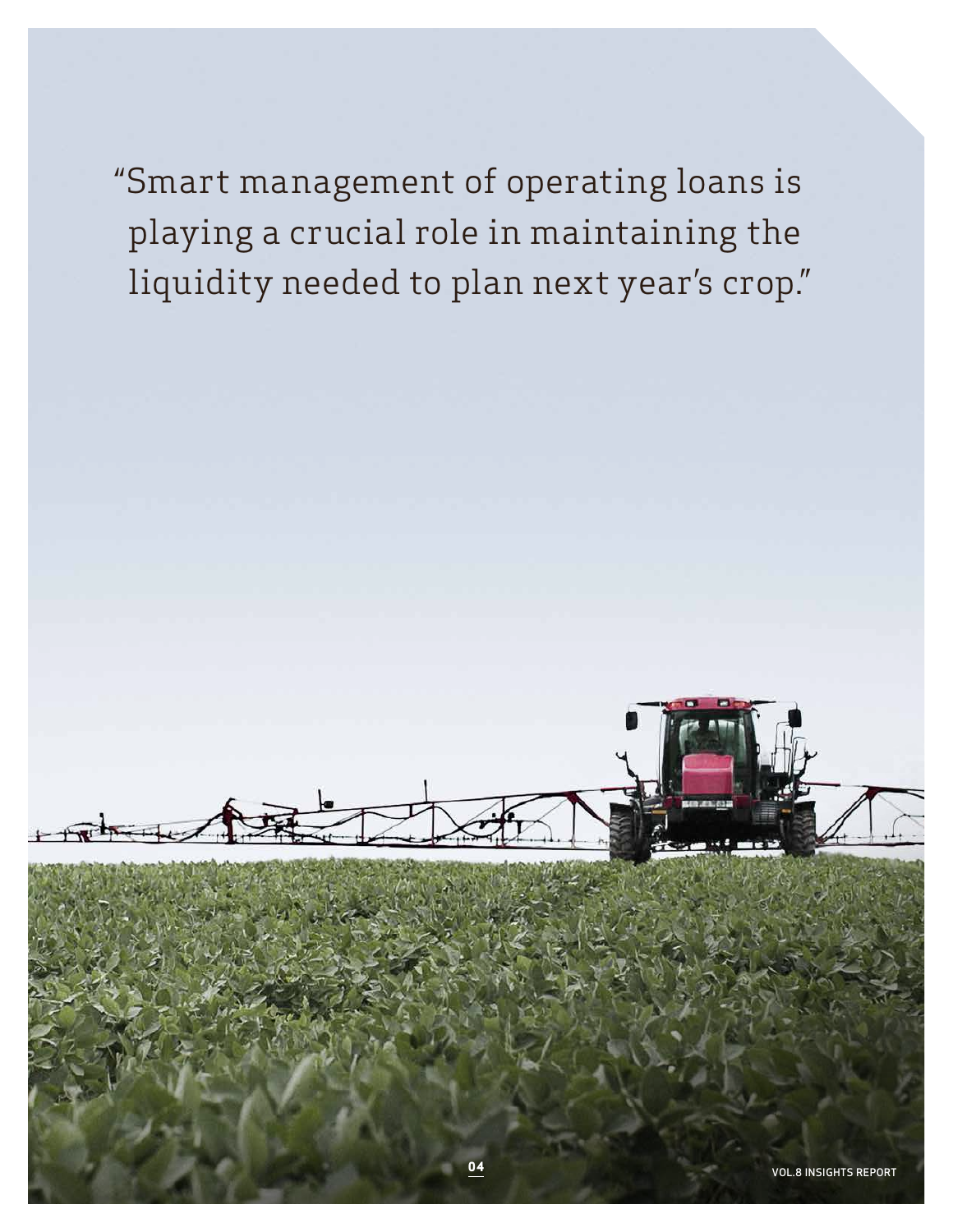

Chris Coffey *Assistant Vice President— Crop Insurance, Farm Credit Mid-America*

A QUICK GUIDE FOR CROP INSURANCE PLANNING TO BEGIN 2017

## **CROP INSURANCE PLANNING IN 5 STEPS**

With a successful harvest completed, it's time to start thinking about next season's crop insurance plan.

Some farmers resist making changes to their risk management plans and prefer to let their crop insurance policy renew as is. But this approach could be leaving money on the table or exposing them to unnecessary risk. Every season brings new challenges and opportunities, which means every aspect of your operation should be reviewed and updated to maximize your profit potential.

As we've discussed in the past, it's important to partner with a team of experts to make sure you're well informed during this process. We suggest enlisting a diverse group that includes a loan officer, a crop insurance specialist, and outside experts such as a grain marketer and insurance provider. The added visibility from such a team is crucial in attaining operational profitability. Follow these five steps in partnership with your team to help you secure the right amount of coverage to position your business for success, no matter what 2017 brings.

#### 1. Report your 2016 production numbers

An updated and accurate balance sheet is critical to your operation's success, especially when it comes to crop insurance planning. The sooner you provide 2016 production numbers to your crop insurance specialist and loan officer, the sooner you can have an accurate picture of your coverage options.

Production numbers are added to your farm's 10-year production history to calculate accurate crop insurance quotes. They also help your loan officer understand your lending needs and renew your operating line, if necessary. Other information to report at this stage includes:

- Grain being carried over from this year's harvest. An adjuster will measure your bins to provide an accurate number of bushels, which your loan officer can reflect in your balance sheet.
- Crop insurance claims from the past growing season as a result of low yield. This provides greater clarity to your lender about where you stand.

# 2. Estimate 2017 crop input costs

From seed and chemicals to fertilizer and fuel, every farmer should know expected input costs in detail. This is perhaps the single most important part of crop insurance planning, yet many farmers are satisfied with the general lump sum they keep in their heads. Incorrect or insufficient record keeping is the most common mistake we see. It may seem like a chore, but being off by a few thousand dollars here and there can quickly add up.

An accurate understanding of your expected cost of production gives you two pieces of critical information: how much money is required to grow your crops and how much insurance is needed to cover that amount in the case of a crop failure. Poor record keeping can lead to borrowing too much (or too little) and insuring too much (or too little). At best, unnecessary expenses subtract from your bottom line. At worst, your business has greater exposure to risk and may not be covered adequately.

This is also a good time to share any changes in your operational structure, such as changes to acreage, shareholders or rental agreements.

#### 3. Understand your guarantees

With input costs accurately estimated, your crop insurance plan should focus on risk. In the past, farmers could often guarantee more than their total input cost. With low grain prices, this is usually no longer the case. The difference between your total cost of inputs and your guarantee depends on how much risk you and your team feel is best.

This is where good communication is key, and you and your crop insurance team must be aligned. By providing accurate information on your operation and your plans, your team can develop more accurate estimates for spring guarantees. For example, since your coverage is based on a 10-year production history, it's likely your guarantees will increase due to this season's higher-than-average yields. Your team can run you through several scenarios, estimating future crop prices and providing estimates for various coverage levels.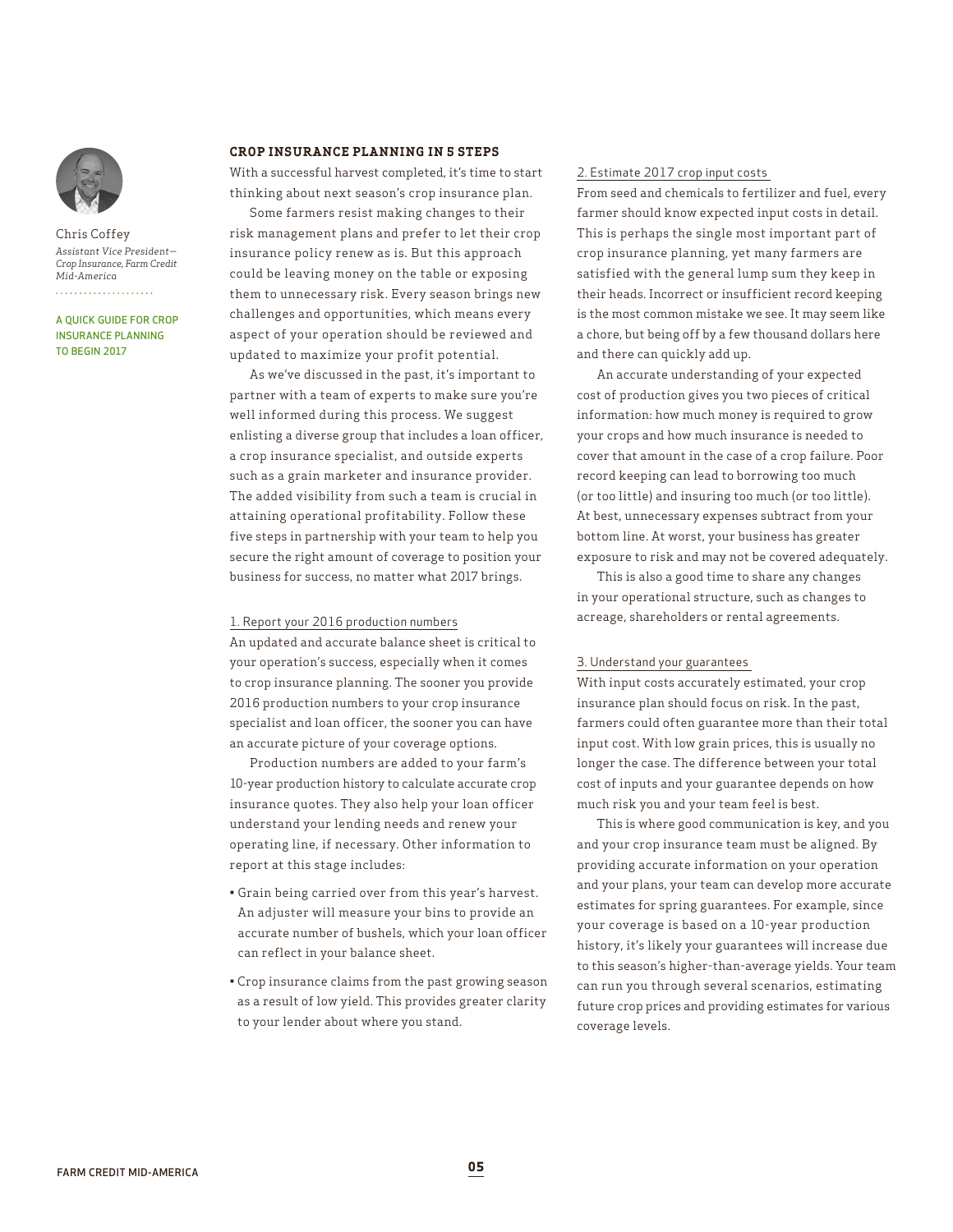# 4. Set planting strategies

Getting rough estimates of spring guarantees can help you maximize profit potential for years to come. It's crucial to be informed and use that information to make better decisions regarding:

- Crop input costs and cash rents: Having a defined safety net helps you prioritize your input investments and identify areas of potentially increased return on investment.
- Crop selections: Modeling scenarios with your crop insurance specialist will help you take advantage of grain prices by identifying which crops should generate the greatest revenues.
- Grain marketing: Knowing the base level of production you need to meet and the guarantee you will set helps you take advantage by using market risk management tools to contract grain at prices you find favorable.

# 5. Finalize spring plans

Winter is time for making 2017 planning decisions and adjustments based on the market. Come spring, it will be time to catch up with your team and finalize decisions with respect to spring market prices and your planting decisions. Some farmers have daily risk management discussions with their crop insurance specialists prior to planting, working to get guarantees to a comfortable level.

Remember that crop insurance and lending is a partnership. Working with your risk management team is the most effective way to develop the best crop insurance policy to protect your business, so make it a point to keep your crop insurance specialist and team updated as you work through the offseason.